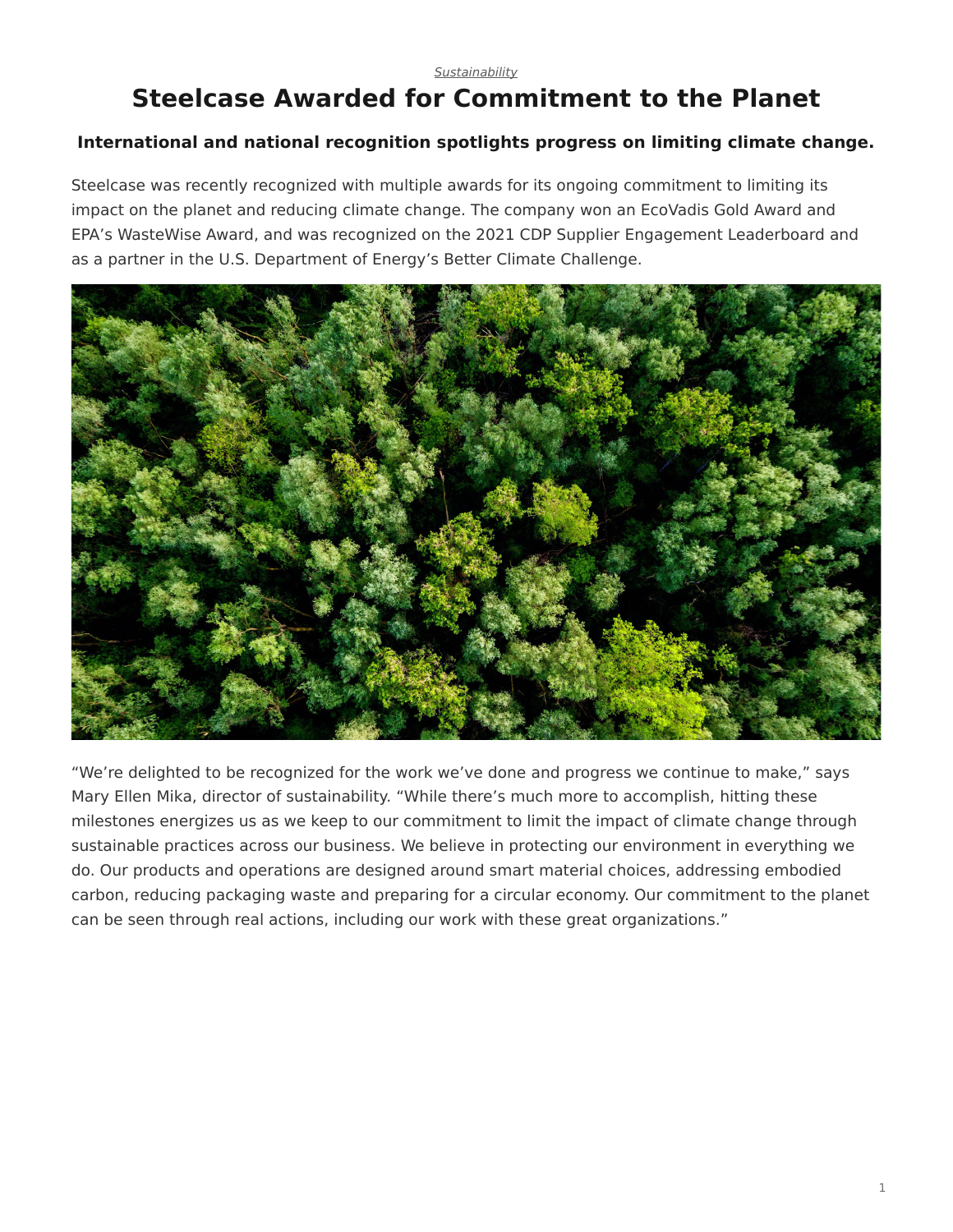## **EcoVadis Gold**

EcoVadis, the world's largest and most trusted provider of business sustainability ratings, scored Steelcase at a Gold level, placing it in the top four percent of companies assessed globally. The EcoVadis rating is awarded based on the themes of environment, labor and human rights, ethics and sustainable procurement. Most notably, the company was recognized for its overall sustainability achievements, including its commitment to cut greenhouse gas emissions as approved through the independent Science-Based Targets Initiative. This is the second year Steelcase has been recognized by EcoVadis with a Gold award.

#### **EPA WasteWise Award**

Steelcase received the EPA's WasteWise Award in the large business category for outstanding leadership in reducing the amount of waste going to landfills and incinerators for disposal. The company was recognized for its commitment to scrap reduction in manufacturing, with a 25% reduction in fiscal year 2022.

#### **CDP Supplier Engagement Leaderboard**

Additionally, Steelcase was recognized on the 2021 CDP Supplier Engagement Leaderboard. The CDP is a not-for-profit organization that runs the global environmental disclosure system for business and local governments. Steelcase was recently recognized in the top eight percent of reporting companies for its work with suppliers to tackle climate change. Additionally, for calendar year 2021, Steelcase received the highest grade among the contract furniture industry for overall environmental transparency and action.

## **U.S. Department of Energy's Better Climate Challenge Partner**

Finally, the U.S. Department of Energy recognized Steelcase as a partner in the Department of Energy's Better Climate Challenge for committing to reduce greenhouse gas emissions across the company by at least 50% within 10 years and to work with the DOE to share successful solutions and decarbonization strategies. As a partner, Steelcase is one of more than 50 organizations across the U.S. economy that are stepping up to the challenge and driving real-world action toward a low-carbon future.

"It is our goal to create products that are good for people and good for the world," says Mika. "We believe it is our responsibility to take action and continue to design products that have less impact on the planet and reduce climate change through ongoing sustainable practices across our value chain."

Learn more about Steelcase's sustainability practices.

**[+About Steelcase](https://www.steelcase.com/discover/steelcase/our-company/)**

**[+Customer Care](#page-0-0)**